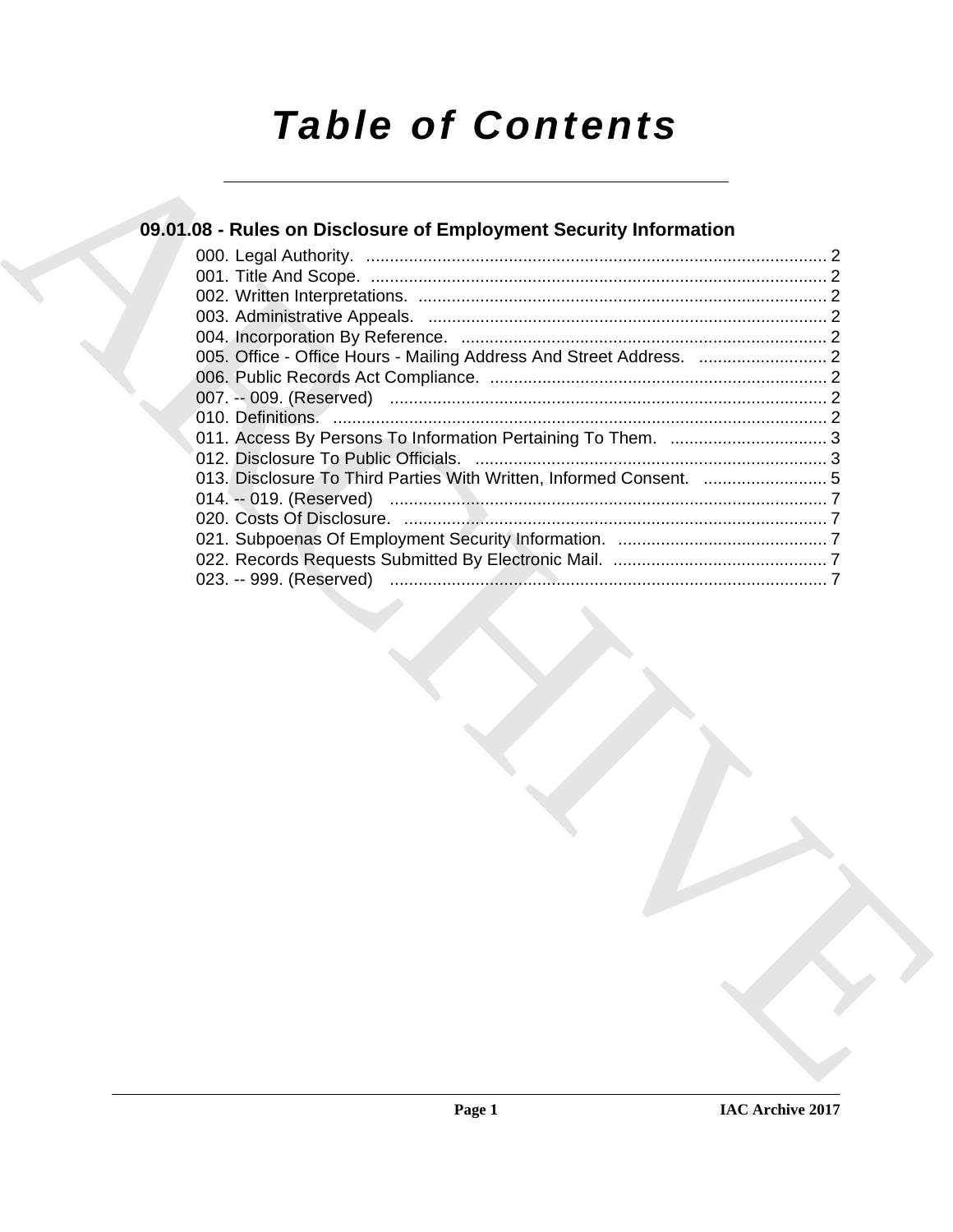### **IDAPA 09 TITLE 01 CHAPTER 08**

### <span id="page-1-0"></span>**09.01.08 - RULES ON DISCLOSURE OF EMPLOYMENT SECURITY INFORMATION**

### <span id="page-1-1"></span>**000. LEGAL AUTHORITY.**

These rules are promulgated under the legal authority of Sections 72-1333 and 72-1342, Idaho Code. (5-8-09)

### <span id="page-1-2"></span>**001. TITLE AND SCOPE.**

**01. Title**. These rules shall be cited as IDAPA 09.01.08, "Rules on Disclosure of Employment Security Information." (5-8-09)

**CHAPTER OB**<br> **CHAPTER OR OBSCLOSURE OF EMPLOYMENT SECURITY INFORMATION**<br> **CHAPTER CONDITY:** the legal authority of Section 72.1333 and 72.1342 halob Code. (5.8.09)<br> **CHAPTER CONDITY:** THE LAND SCOPE.<br> **CHAPTER TOWARD SCO 02.** Scope. These rules address disclosure of employment security information, as defined in Section 74-106(7), Idaho Code, by the Idaho Department of Labor. These rules comply with the requirements of 20 CFR Part 603, "Confidentiality and Disclosure of State Unemployment Compensation Information," as well as the Idaho Public Records Act, Chapter 1, Title 74, Idaho Code. (5-8-09)

### <span id="page-1-3"></span>**002. WRITTEN INTERPRETATIONS.**

Explanations for rule changes are available for public inspection at the Idaho Department of Labor, 317 W. Main Street, Boise, Idaho 83735. (5-8-09)

### <span id="page-1-4"></span>**003. ADMINISTRATIVE APPEALS.**

There is no administrative appeal under these rules. Appeals of denials of requests for Department records are governed by the provisions of the Idaho Public Records Act, Chapter 1, Title 74, Idaho Code. (5-8-09)

### <span id="page-1-5"></span>**004. INCORPORATION BY REFERENCE.**

There are no documents that have been incorporated by reference into this rule. (5-8-09)

### <span id="page-1-6"></span>**005. OFFICE - OFFICE HOURS - MAILING ADDRESS AND STREET ADDRESS.**

The principle place of business of the Department of Labor is in Boise, Idaho. (5-8-09)

**01.** Street Address and Hours. The office is located at, 317 W. Main St., Boise, Idaho 83735, and is m 8:00 a.m. to 5:00 p.m., except Saturday. Sunday and legal holidays. (5-8-09) open from 8:00 a.m. to 5:00 p.m., except Saturday, Sunday and legal holidays.

**02. Mailing Address**. The mailing address is: Department of Labor, 317 W. Main St., Boise, Idaho, 83735. (5-8-09)

**03. Telephone**. The telephone of the office is (208) 332-3570. The facsimile number of the office is (46455.  $(208)$  334-6455.

### <span id="page-1-7"></span>**006. PUBLIC RECORDS ACT COMPLIANCE.**

The rules contained herein have been promulgated according to the provisions of Title 67, Chapter 52, Idaho Code, and are public records. (5-8-09) and are public records.

<span id="page-1-8"></span>**007. -- 009. (RESERVED)**

### <span id="page-1-10"></span><span id="page-1-9"></span>**010. DEFINITIONS.**

These terms shall have the following meanings when used in these rules, in interpretations, in forms, and in other official documents issued by the Idaho Department of Labor. (5-8-09) official documents issued by the Idaho Department of Labor.

<span id="page-1-11"></span>**01. Agent**. One who acts for or in the place of an individual or employer by the authority of that individual or employer. (5-8-09)

<span id="page-1-12"></span>**02. Payment in Advance**. Full payment of all costs before or at the time that employment security ion is disclosed to a recipient. (5-8-09) information is disclosed to a recipient.

**Section 000 Page 2**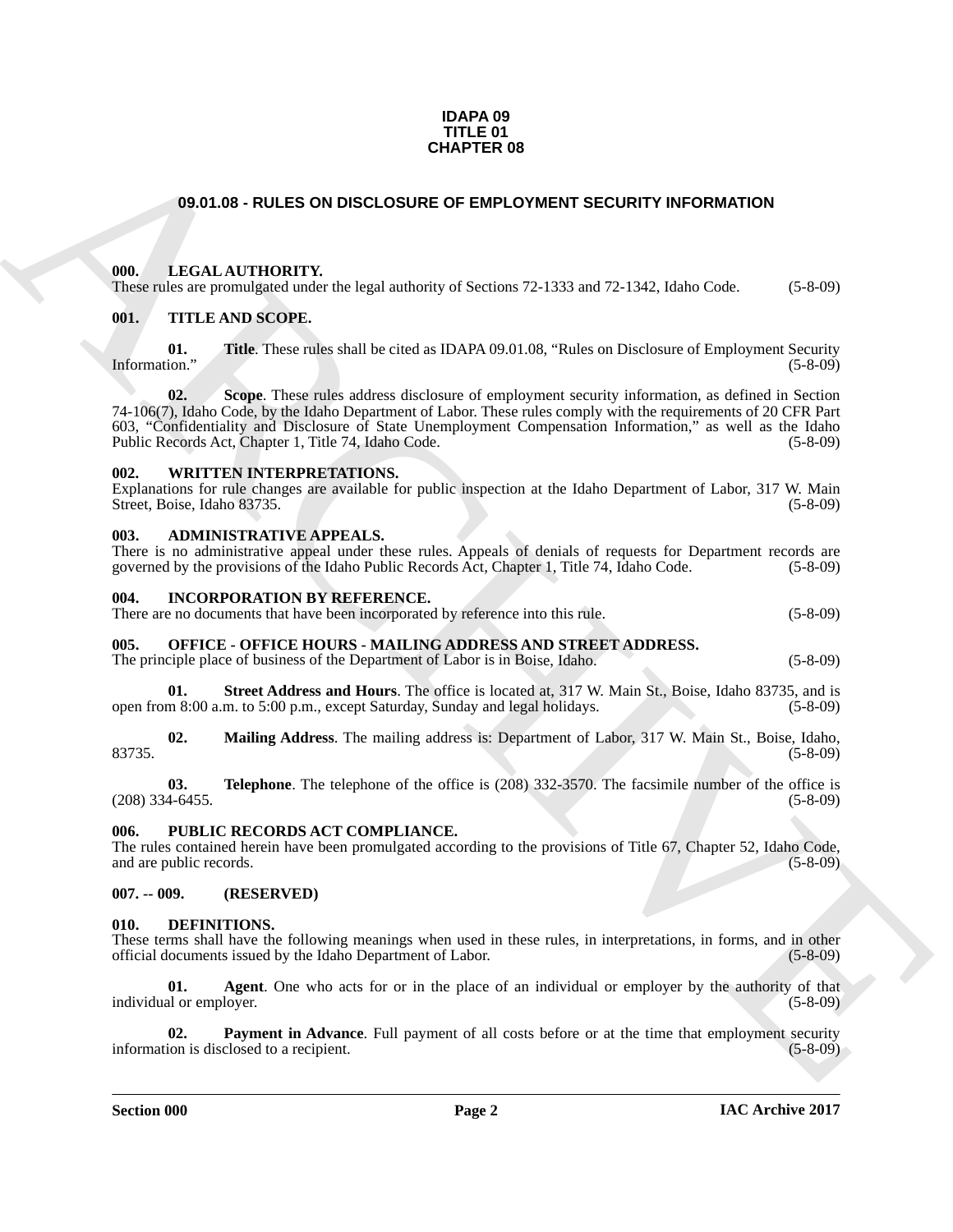| <b>IDAHO ADMINISTRATIVE CODE</b> | IDAPA 09.01.08 - Disclosure of         |
|----------------------------------|----------------------------------------|
| <b>Department of Labor</b>       | <b>Employment Security Information</b> |

<span id="page-2-7"></span>**03. Public Official**. For the purpose of disclosure of employment security information to public officials in the performance of official duties, in accordance with Section 72-1342, Idaho Code "public official" is defined as an official, agency, or public entity within the executive branch of federal, state, or local government, or an agent or contractor thereof, who or which has responsibility for administering or enforcing a law, including research related to the law being administered, or an elected official in federal, state, or local government. (5-8-09)

### <span id="page-2-2"></span><span id="page-2-0"></span>**011. ACCESS BY PERSONS TO INFORMATION PERTAINING TO THEM.**

<span id="page-2-6"></span>**01. Individual or Employer**. Individuals or employers may access employment security information pertaining to them, subject to the procedures and restrictions contained in the Idaho Public Records Act, Chapter 1, Title 74, Idaho Code, and the reimbursement provisions in Section 020 of these rules. Unless the disclosure is for the purposes of the Employment Security Law, Chapter 13, Title 72, Idaho Code, the Department will not comply with requests for disclosure of records to an individual or employer on an ongoing basis, and only existing records in the Department's custody as of the date of receipt of the request will be disclosed, not records that may be created in the future. (5-8-09)

<span id="page-2-4"></span>**02. Attorney**. An attorney representing a party for the purposes of the Employment Security Law need only submit a letter on letterhead to the Department confirming the attorney's representation of the party, for an Employment Security Law purpose, to access any employment security information that would be available to the attorney's client. If the attorney is not representing the client for the purposes of the Employment Security Law, the attorney must provide an informed consent release, in the same manner and with the same restrictions as an agent in Subsection 011.04 of these rules, in order to access any employment security information that would be available to the client. (5-8-09) the client.  $(5-8-09)$ 

<span id="page-2-5"></span><span id="page-2-3"></span>**03. Elected Official**. An elected official performing constituent services who requests employment security information on behalf of an individual or employer may access any employment security information related to the inquiry that would be available to the constituent if the elected official presents reasonable evidence that the constituent has authorized the disclosure. Such reasonable evidence may include a letter or written record of a telephone request for assistance from the constituent. (5-8-09) telephone request for assistance from the constituent.

**Expansion of Lies Channel Control is the system of the system of the system of Control interaction of Lies Channel Control interaction in the system of Control interaction in the system of Control interaction in the syst 04. Agent**. An agent of an individual or employer must provide an informed consent release that meets the requirements of Subsection 013.01 of these rules, in order to access any employment security information that would be available to the individual or employer. If the disclosure is for the purposes of the Employment Security Law and it is impossible or impracticable to obtain an informed consent release, the agent must provide clear and convincing evidence, as determined by the Department, that the agent is authorized to act on behalf of the individual or employer in order to access any employment security information that would be available to the individual or employer. Unless the disclosure is for the purposes of the Employment Security Law, the Department will not comply with requests for disclosure of records to an agent on an ongoing basis, and only existing records in the Department's custody as of the date of receipt of the request will be disclosed pursuant to the informed consent release, not records that may be created in the future.

### <span id="page-2-8"></span><span id="page-2-1"></span>**012. DISCLOSURE TO PUBLIC OFFICIALS.**

Employment security information may be disclosed by the director or the director's authorized representative to the following public officials or to an agent or contractor of the following public officials, for use in the performance of official duties: (5-8-09) official duties:

<span id="page-2-11"></span>**01. Required by Federal Law**. Any public agency to whom the Department is required by federal law to disclose information, under the terms and restrictions required by federal law; (5-8-09)

<span id="page-2-10"></span>**02. Reciprocal Disclosures**. Any public agency where reciprocal disclosures from such agency to the Department will reasonably assist in the collection of contributions and payments in lieu of contributions. (5-8-09)

**03. Of Benefit to Department**. Any public agency to whom disclosure of Department information would be consistent with the mission of the Department or of benefit to the Department, as determined by the director. (5-8-09) director. (5-8-09)

<span id="page-2-12"></span><span id="page-2-9"></span>**04.** Written Agreement. Any release of information to public officials under Subsections 012.02 and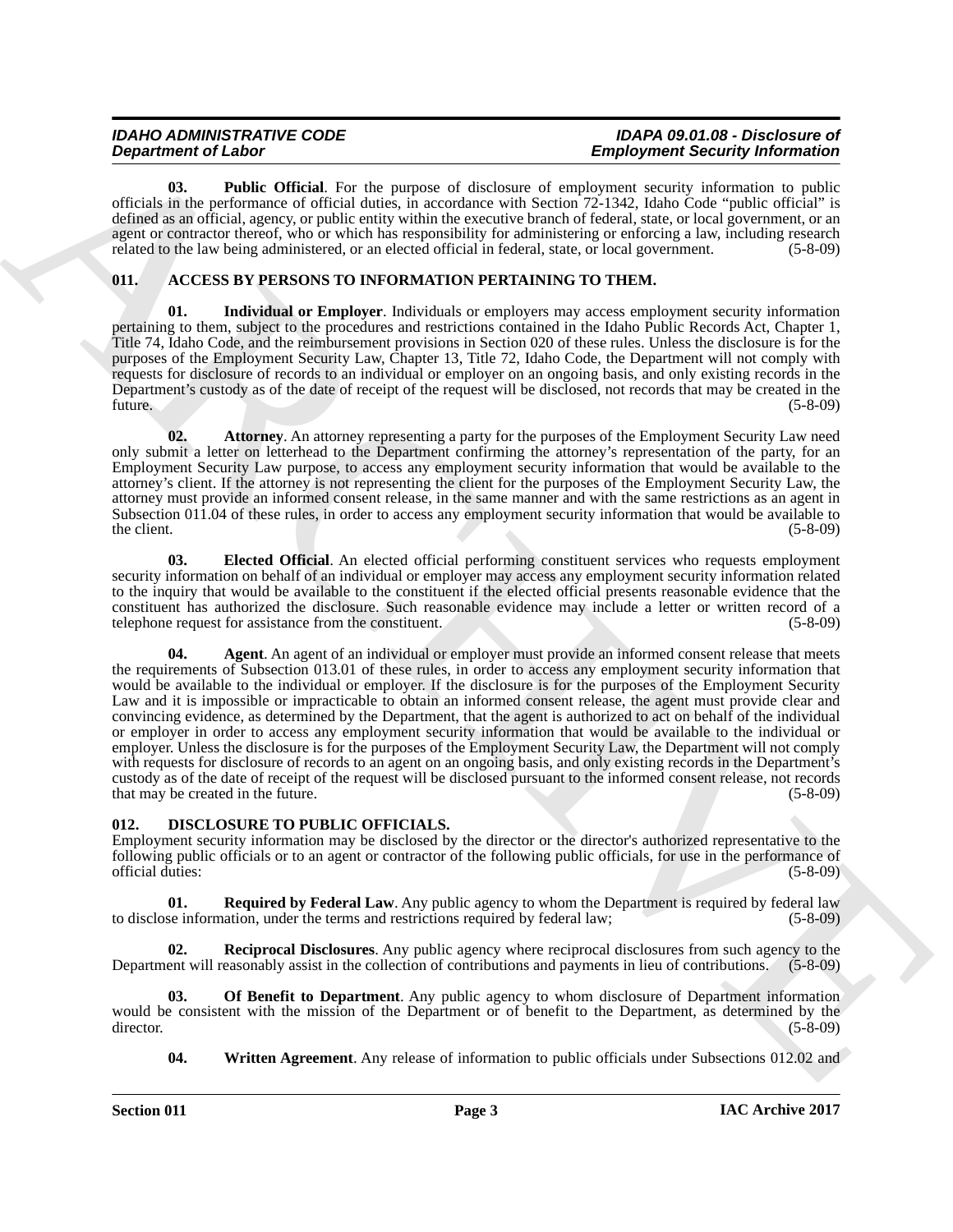### *IDAHO ADMINISTRATIVE CODE IDAPA 09.01.08 - Disclosure of Employment Security Information*

012.03, of these rules, must be made pursuant to a written agreement signed by both the director of the requesting agency or the director's authorized representative and the director of the Department. If an agent or contractor is to obtain or access information on behalf of a requesting agency, the director of the requesting agency or the director's authorized representative must sign the agreement and the requesting agency will be held responsible for ensuring that the agent or contractor complies with all security requirements of the agreement. (5-8-09)

<span id="page-3-0"></span>**05. Terms and Conditions of Written Agreement**. The interagency agreement must contain the following provisions: (5-8-09)

**a.** A description of the specific information to be furnished by the Department and the purpose(s) for which the information is sought and will be used;

**b.** A statement that those who request or receive information under the agreement will be limited to those individuals, identified by name and/or job title, with a need to access it for the purpose(s) specified in the agreement; (5-8-09)

**c.** The methods and timing, if the disclosure is to be made more than once, including the format to be (5-8-09)  $used;$  (5-8-09)

**d.** Provisions for the timely payment of the Department's billed costs as required by Subsection 020.02 of these rules, including the Department's costs of performing on-site inspections to ensure compliance with State and Federal law and the requirements of the agreement; (5-8-09) State and Federal law and the requirements of the agreement;

**e.** Provisions for safeguarding the information disclosed, including the following requirements: (5-8-09)

i. Recipient will use the information only for purposes authorized by law and specified in the agreement; (5-8-09)

ii. Recipient will store the information in a place physically secure from access by unauthorized  $p$ ersons; (5-8-09)

iii. Recipient will store and process the information maintained in electronic format in such a way that unauthorized persons cannot obtain the information by any means; (5-8-09)

iv. Recipient will undertake precautions to ensure that only authorized personnel are given access to mation stored in computer systems: (5-8-09) the information stored in computer systems;

**Experimental Example 2** the state of the state of the state of the state of the state of the state of the state of the state of the state of the state of the state of the state of the state of the state of the state of t Recipient will instruct all personnel having access to the information about the confidentiality requirements in the agreement and the civil and criminal penalties in Sections 72-1372 and 72-1374, Idaho Code, for unauthorized disclosure of the information, sign an acknowledgment that this has been done and stating that all personnel will adhere to the confidentiality requirements, and fully and promptly report to the Department any breach of the confidentiality requirements; (5-8-09)

vi. Recipient will dispose of the information and any copies made by the requesting agency or its agent or contractor after the purpose(s) of the disclosure has been served, except for information possessed by any court, by destroying the information or returning it to the Department, as directed by the Department, and will not retain the information with personal identifiers for any longer period of time than the Department deems appropriate; and

(5-8-09)

vii. Recipient will redisclose the information only as provided in the agreement or as required by State or Federal law. (5-8-09)

**f.** Provisions for on-site inspections of the requesting agency and/or its agent or contractor by the ent to ensure compliance with State and Federal law and the requirements of the agreement; (5-8-09) Department to ensure compliance with State and Federal law and the requirements of the agreement;

**g.** Provisions for the immediate suspension of the agreement, including disclosures being processed,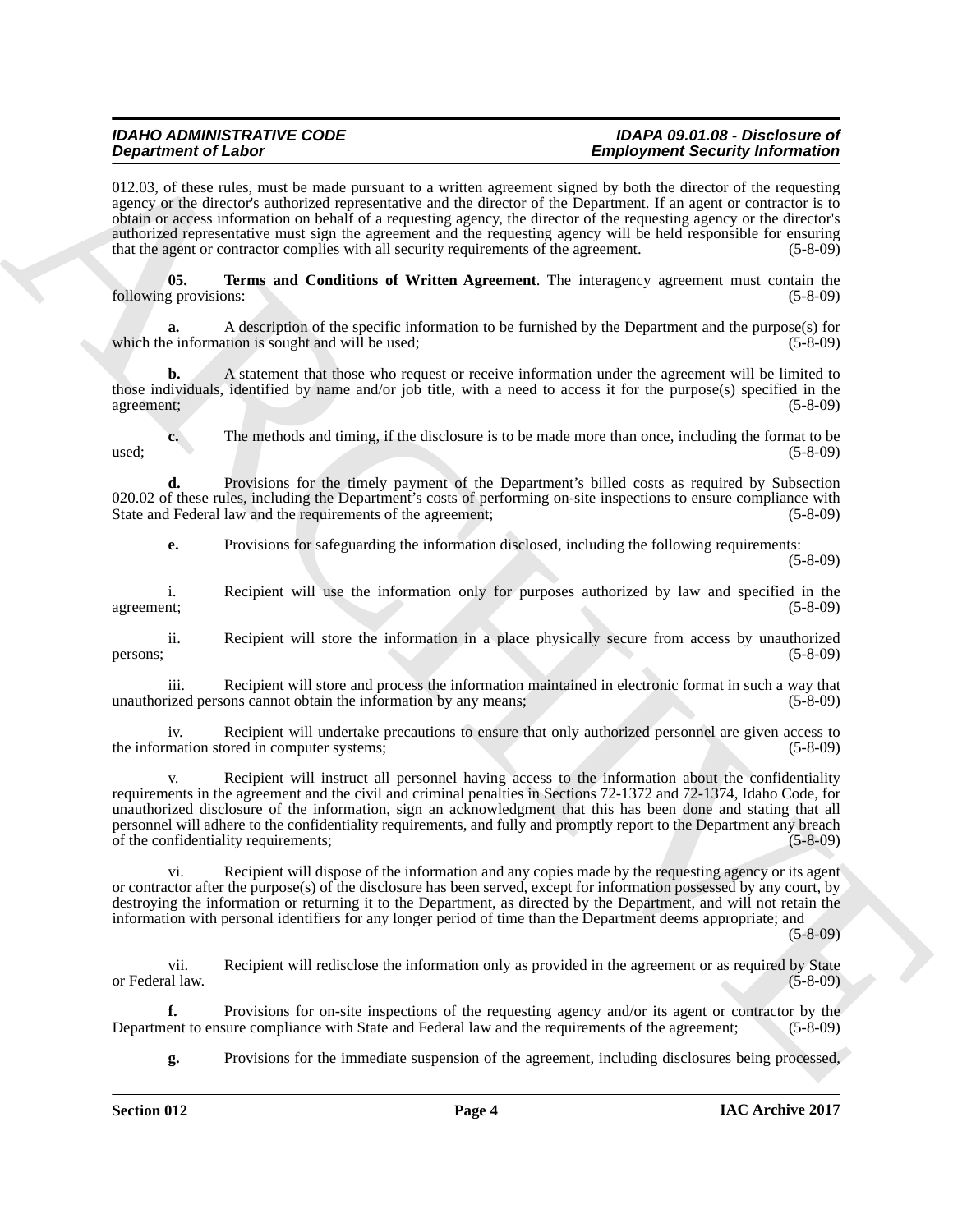### *IDAHO ADMINISTRATIVE CODE IDAPA 09.01.08 - Disclosure of Employment Security Information*

if the Department determines that the requesting agency or its agent or contractor is not adhering to the requirements of the agreement, including timely payment of the Department's billed costs, and that further disclosures will not occur until the Department is satisfied that corrective action has been taken and there will be no further breach;

(5-8-09)

**h.** Provisions for the termination of the agreement if, after a breach of the agreement, prompt and satisfactory corrective action is not taken, and for the immediate surrender to the Department of all employment security information, including copies in any form, obtained under the agreement by the requesting agency and/or its agent or contactor; and (5-8-09) (5-8-09)

<span id="page-4-1"></span>**i.** Provisions for the Department to take any remedial action permitted under State or Federal law to enforce the agreement, including seeking damages, penalties, restitution, and attorneys fees and costs incurred by the Department for the pursuit of any breaches of the agreement and required enforcement. (5-8-09) Department for the pursuit of any breaches of the agreement and required enforcement.

**Dependent of Likelar China that be two stating support of the superior of European China the Superior China the Superior China the Superior China the Superior China the Superior China the Superior China the Superior Chin 06. Exception for Certain Federal Agencies**. These requirements do not apply to disclosures of employment security information to a Federal agency which the U.S. Department of Labor has determined, by notice in the Federal Register, to have in place safeguards adequate to satisfy the confidentiality requirement of Section 303(a)(1) of the Social Security Act, and an appropriate method of paying or reimbursing the Department for any costs involved in such disclosures. (5-8-09)

<span id="page-4-2"></span>**07. Safety Concerns**. Employment security information may be disclosed to a public official contacted for assistance when the safety of Department staff or property may be at risk. Such disclosures are considered necessary for the proper administration of programs under the Employment Security Law and may be made without a written agreement or a subpoena from the public official. (5-8-09)

### <span id="page-4-3"></span><span id="page-4-0"></span>**013. DISCLOSURE TO THIRD PARTIES WITH WRITTEN, INFORMED CONSENT.**

A person may agree, through written, informed consent, to allow a third party to obtain employment security information pertaining to the person from the Department, subject to the following terms and conditions: (5-8-09) information pertaining to the person from the Department, subject to the following terms and conditions:

<span id="page-4-5"></span>

| <b>Informed Consent Release.</b> |  | $(5-8-09)$ |
|----------------------------------|--|------------|
|                                  |  |            |

**a.** An informed consent release must be signed by the person providing informed consent and dated the (1) year of the date of the request for access to the records. (5-8-09) within one  $(1)$  year of the date of the request for access to the records.

|  | In the document, the person providing informed consent must: | $(5-8-09)$ |
|--|--------------------------------------------------------------|------------|
|--|--------------------------------------------------------------|------------|

- i. Specifically identify the records to be disclosed; (5-8-09)
- ii. Acknowledge that Department files will be accessed to obtain the records; (5-8-09)
- iii. List all third parties who are authorized to access the person's information; and (5-8-09)

iv. Indicate the specific purpose(s) of the disclosure and state that the records will be used only for the specified purpose(s). If the disclosure is not for the purposes of the Employment Security Law, Chapter 13, Title 72, Idaho Code, the purpose(s) specified must be either to provide a service or benefit to the person providing informed consent that the person expects to receive as a result of providing informed consent or to carry out the administration or evaluation of a public program to which the informed consent release pertains. (5-8-09)

**c.** Unless the disclosure is for the purposes of the Employment Security Law, the Department will not comply with requests for disclosure of records to a third party on an ongoing basis, and only existing records in the Department's custody as of the date of receipt of the request will be disclosed pursuant to the informed consent release, not records that may be created in the future. (5-8-09)

<span id="page-4-4"></span>**02. Agreement by Third Party**. Before the Department will disclose employment security information to a third party pursuant to an informed consent release, the third party must sign an agreement containing the following provisions: (5-8-09) containing the following provisions: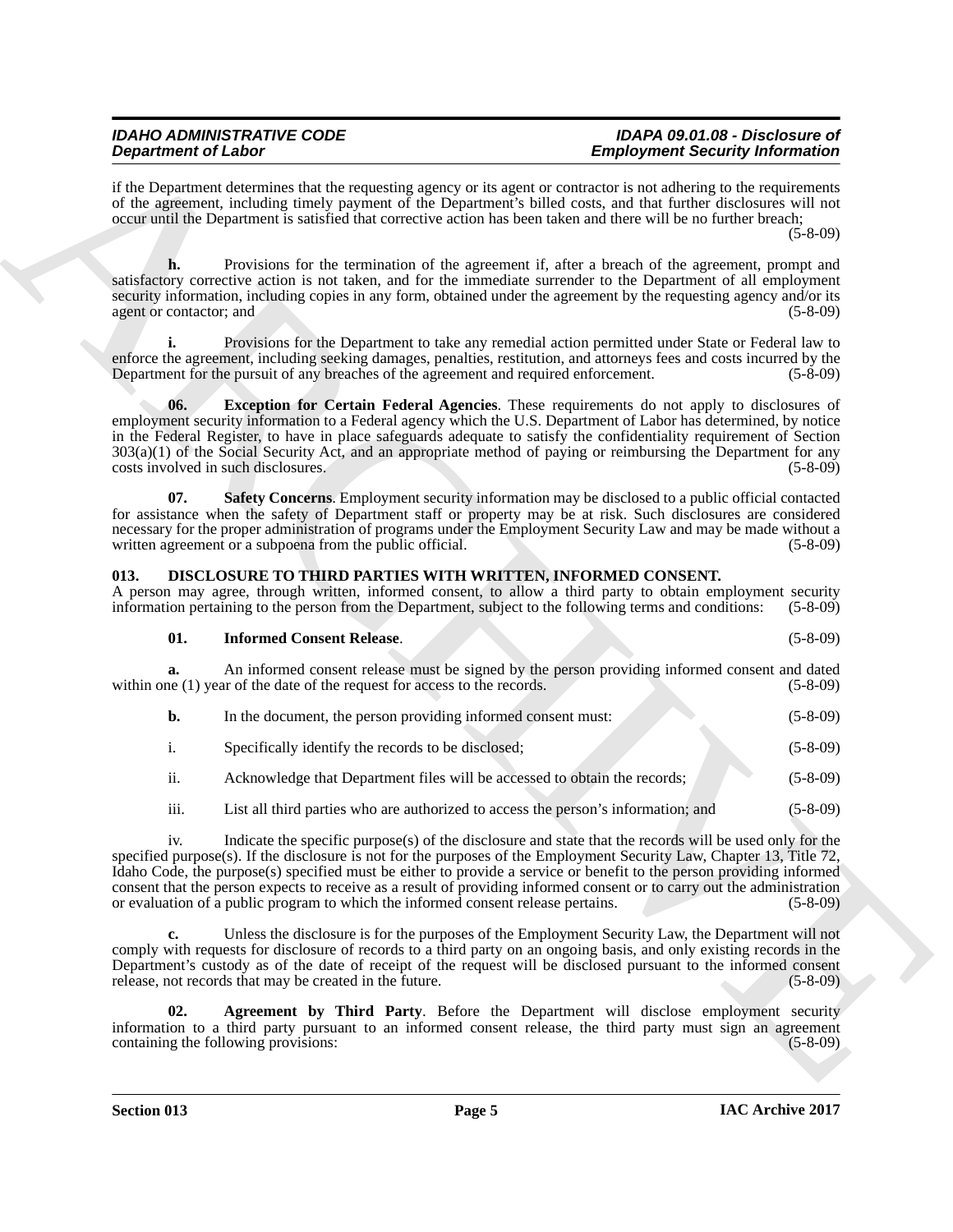**a.** A description of the specific information to be furnished by the Department and the purpose(s) for e information is sought and will be used, as specified in the informed consent release: (5-8-09) which the information is sought and will be used, as specified in the informed consent release;

**b.** A statement that those who request or receive information under the agreement will be limited to those individuals, identified by name, with a need to access it for the purpose(s) specified in the informed consent release; (5-8-09) release; (5-8-09)

**c.** The method for the disclosure, including the format to be used; (5-8-09)

**d.** Provisions for the payment of the Department's costs of disclosure as required by Subsection 020.02 of these rules, including the Department's costs of performing audits to ensure compliance with State and Federal law and the requirements of the agreement; (5-8-09) Federal law and the requirements of the agreement;

**e.** Provisions for safeguarding the information disclosed, including the following requirements:

(5-8-09)

Recipient will use the information only for purposes authorized by law and specified in the release: (5-8-09) informed consent release;

ii. Recipient will store the information in a place physically secure from access by unauthorized persons; (5-8-09)

iii. Recipient will store and process the information maintained in electronic format in such a way that ized persons cannot obtain the information by any means; (5-8-09) unauthorized persons cannot obtain the information by any means;

iv. Recipient will undertake precautions to ensure that only authorized personnel are given access to mation stored in computer systems; (5-8-09) the information stored in computer systems;

**Department of Laboration and Laboration and European Section 19. Suppose the state of the state of the state of the state of the state of the state of the state of the state of the state of the state of the state of the** Recipient will instruct all personnel having access to the information about the confidentiality requirements in the agreement and the civil and criminal penalties in Sections 72-1372 and 72-1374, Idaho Code, for unauthorized disclosure of the information, sign an acknowledgment that this has been done and stating that all personnel will adhere to the confidentiality requirements, and fully and promptly report to the Department any breach of the confidentiality requirements; (5-8-09)

vi. Recipient will dispose of the information and any copies made by the recipient after the purpose(s) of the disclosure has been served, except for information possessed by any court, by destroying the information or returning it to the Department, as directed by the Department, and will not retain the information with personal identifiers for any longer period of time than the Department deems appropriate; and (5-8-09)

vii. Recipient will redisclose the information only as authorized under the informed consent release and for the purpose(s) specified in the release or as required by State or Federal law. (5-8-09)

**f.** Provisions for on-site audits of the recipient by the Department as the Department may deem y to ensure compliance with State and Federal law and the requirements of the agreement; (5-8-09) necessary to ensure compliance with State and Federal law and the requirements of the agreement;

Provisions for the immediate suspension of the agreement if the Department determines that the hering to the requirements of the agreement: (5-8-09) recipient is not adhering to the requirements of the agreement;

**h.** Provisions for the termination of the agreement if, after a breach of the agreement prompt and satisfactory corrective action is not taken, and for the immediate surrender to the Department of all employment security information, including copies in any form, obtained under the agreement by the recipient; (5-8-09) security information, including copies in any form, obtained under the agreement by the recipient;

**i.** An acknowledgment by the recipient that the agreement is governed by the laws of the State of Idaho, and that the civil and criminal penalties in Sections 72-1372 and 72-1374, Idaho Code, apply to any unauthorized disclosure of the information no matter where the unauthorized disclosure may occur; and (5-8-09)

**j.** Provisions for the Department to take any remedial action permitted under State or Federal law to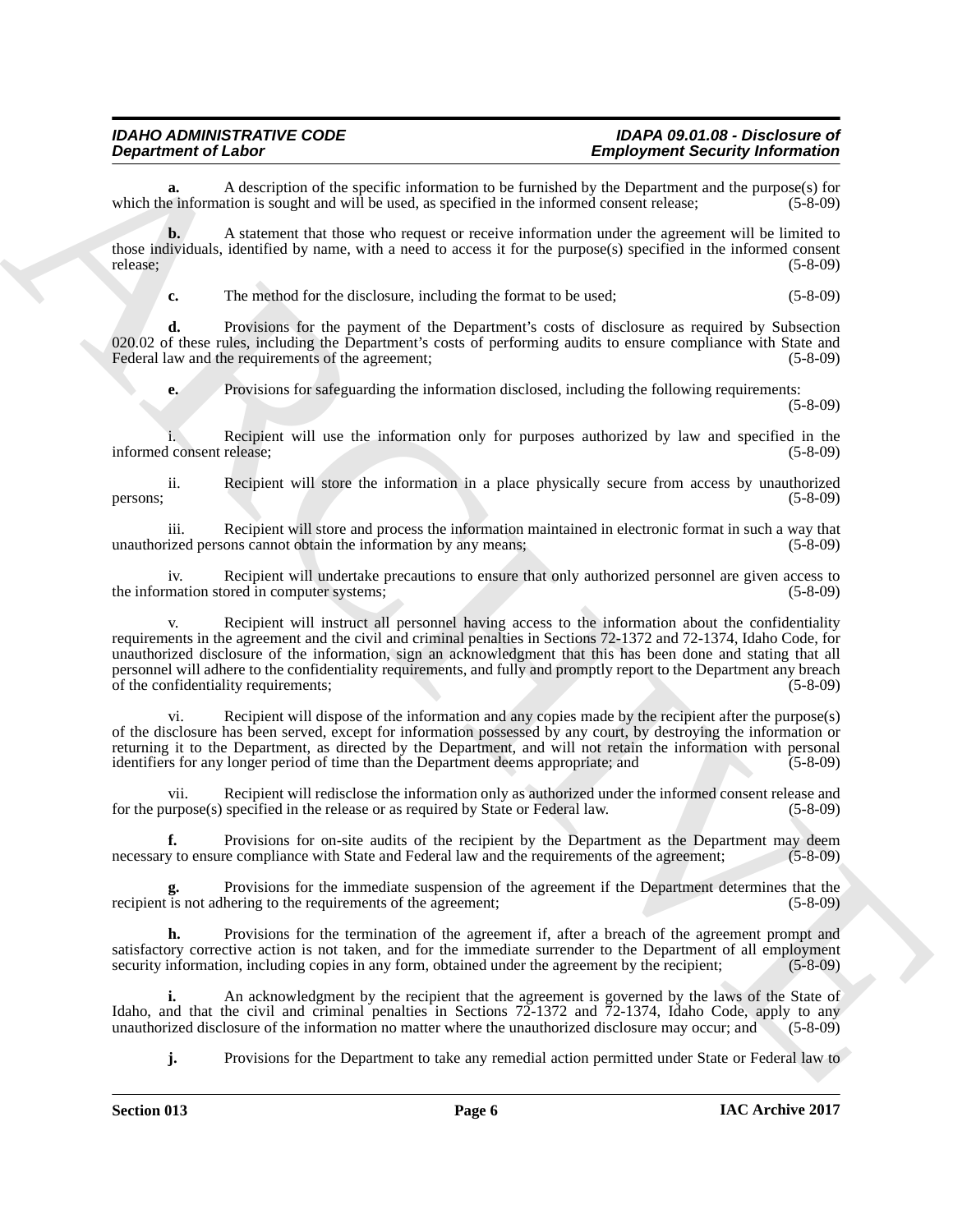enforce the agreement, including seeking damages, penalties, restitution, and attorneys fees and costs incurred by the Department for any breaches of the agreement and required enforcement. (5-8-09) Department for any breaches of the agreement and required enforcement.

<span id="page-6-8"></span>**03. Department's Right to Audit**. After a third party receives employment security information pursuant to an informed consent release, the Department may perform an on-site audit of the third party to ensure that the information is not being used for any unauthorized purpose. (5-8-09) (5-8-09)

### <span id="page-6-0"></span>**014. -- 019. (RESERVED)**

### <span id="page-6-5"></span><span id="page-6-1"></span>**020. COSTS OF DISCLOSURE.**

Unless the disclosure of employment security information is for the purposes of the Employment Security Law, Chapter 13, Title 72, Idaho Code, the party requesting the disclosure must reimburse the Department's costs of disclosure, including staff time and processing costs, as follows:

<span id="page-6-6"></span>**01.** Private Party. If the requestor is not a public official, there must be reimbursement in advance to the Department unless the disclosure involves only an incidental amount of staff time and nominal processing costs.  $(5-8-09)$ 

<span id="page-6-7"></span>**02. Public Official**. If the requestor is a public official, payment to reimburse the Department may be made in advance or by way of billing invoice, as determined by the director, unless the disclosure involves only an incidental amount of staff time and nominal processing costs or there is a reciprocal cost arrangement with the public official. The Department may enter into a reciprocal cost arrangement with a public official when the relative benefits received by each agency through information sharing are approximately equal.

### <span id="page-6-2"></span>**021. SUBPOENAS OF EMPLOYMENT SECURITY INFORMATION.**

<span id="page-6-11"></span>**01. Subpoena from Public Official**. Employment security information may be supplied to a public official with subpoena authority after the Department receives a subpoena that is reasonable in nature and scope from the public official. This provision does not apply to subpoenas served on behalf of private parties to civil or criminal proceedings to which the Department is not a party. (5-8-09) proceedings to which the Department is not a party.

<span id="page-6-10"></span>**02. Subpoena from Private Party**. If the Department is served with a subpoena on behalf of a private party to a civil or criminal proceeding to which the Department is not a party and the private party is not entitled to access the information pursuant to Section 011 of these rules, the Department will move to quash the subpoena and attempt to recover costs if other means of avoiding unauthorized disclosure of the information have been<br>unsuccessful or the court has not already ruled on the disclosure. (5-8-09) unsuccessful or the court has not already ruled on the disclosure. (5-8-09)

### <span id="page-6-9"></span><span id="page-6-3"></span>**022. RECORDS REQUESTS SUBMITTED BY ELECTRONIC MAIL.**

**Experiment of Laboration Constrainers** (Enginesian Scaling and **Enginesian Scaling and Scaling Archives** (Enginesian Scaling and Scaling and Scaling and Scaling and Scaling and Scaling and Scaling and Scaling and Scaling The Department will accept records requests sent via e-mail records\_requests@labor.idaho.gov only. Records requests sent to any other Department electronic mail address will not be accepted. A person making a records request in writing or via electronic mail must include the requestor's name, mailing address, and telephone number. If the request is for employment security information, the person may be required to provide identification to the Department. For security reasons, the Department will not disclose employment security information via electronic mail. (5-8-09)

<span id="page-6-4"></span>**023. -- 999. (RESERVED)**